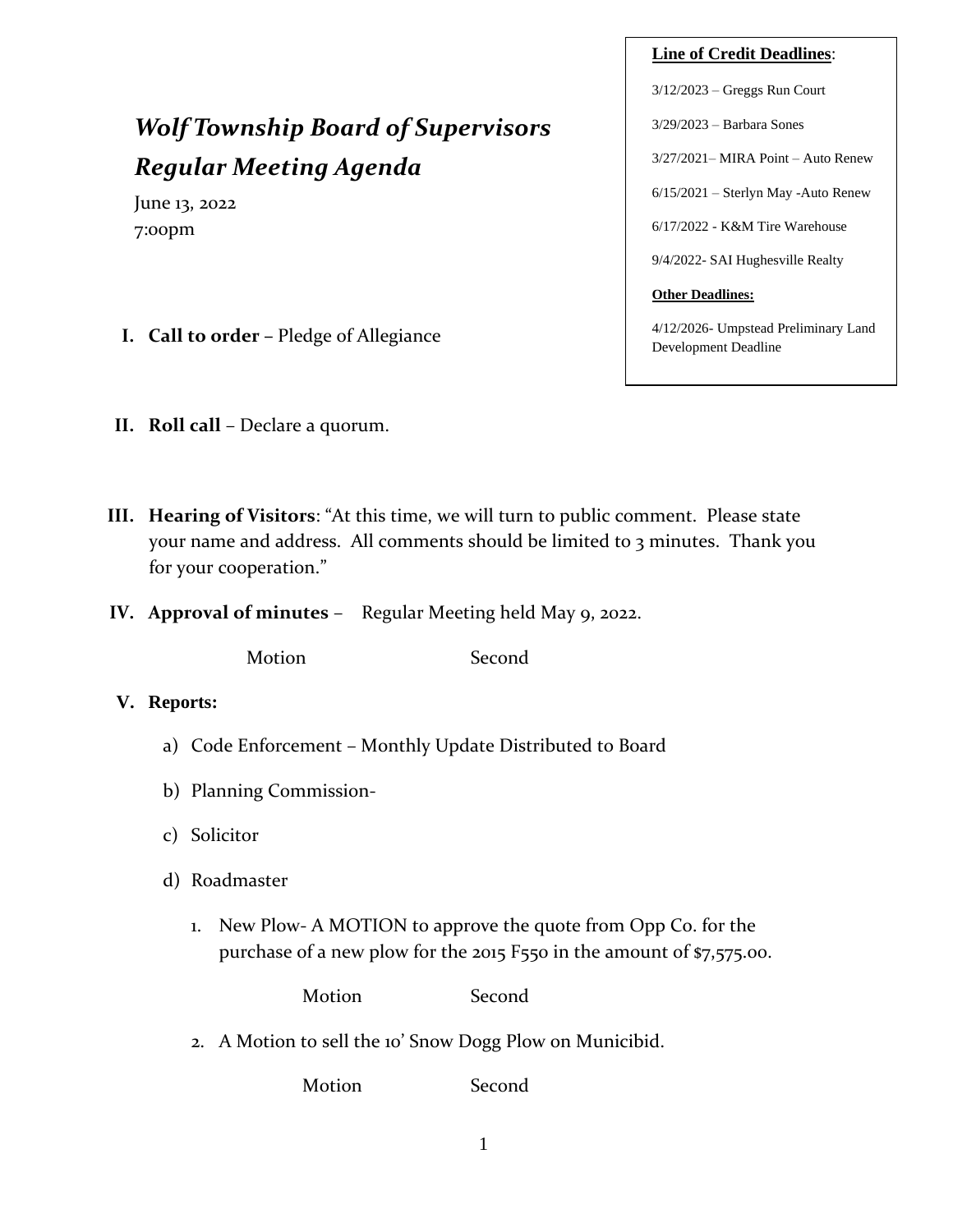3. Accept COG Bids – Paving, Seal Coat & Line Painting

Motion Second

4. Approve the Application for County Aid.

Motion Second

5. A MOTION to approve RESOLUTION 2022-02 Designation of American Rescue Fund for the Paving of Municipal Building parking lot, bid through the West Branch COG. The contractor HRI, Inc. was awarded the bid at the price of \$31,567.60.

Motion Second

- 6. Laurel Run Bridge
- e) Sewer Authority Chairman
- f) Water Authority Report

#### **VI. Old Business**

#### **VII. New Business**

1. A MOTION to approve RESOLUTION 2022-03 Designation of American Rescue Funds for the donation of \$27,372.58 for the Hughesville Volunteer Fire Department for EMS Services.

Motion Second

2. MOTION TO SET the standard business mileage reimbursement at the rate determined by the IRS (2022 July 1, 2022- December 31, 2022 rate is 62.5 cents per mile):

MOTION SECOND